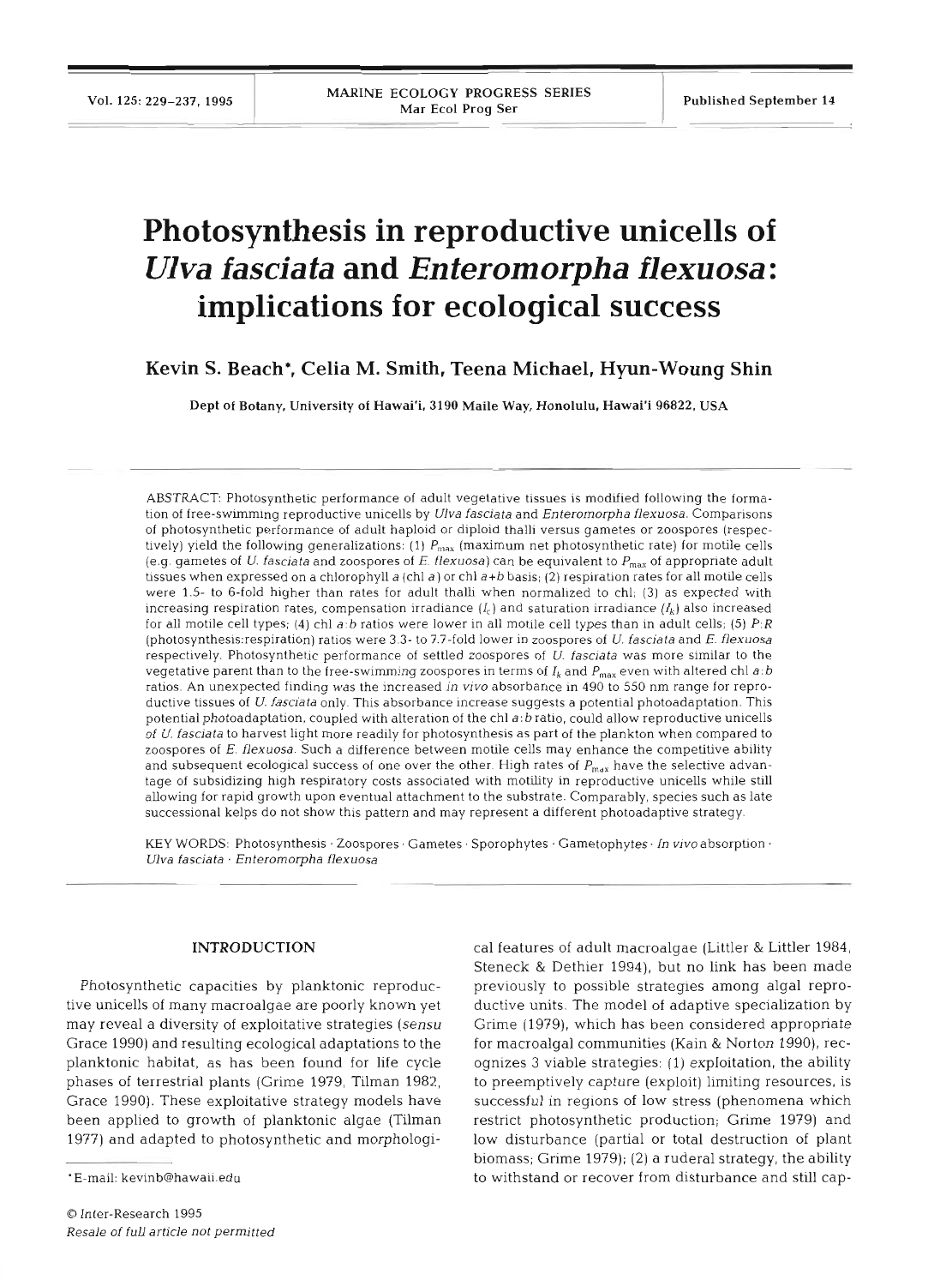ture limiting resources, occurs in response to low stress and high disturbance; and (3) stress tolerance, an adaptation for enduring suboptimal physiological conditions, occurs in response to high stress and low disturbance. Given the great diversity of exploitative strategies present among adult phases of life cycles, one might expect some diversity in strategies to be present among planktonic stages of macroalgal life cycles as well.

Planktonic stages are transient but crucial bottlenecks in macroalgal life cycles (Chapman 1984). The period of viability in planktonic life-cycle stages is enhanced when they can feed or have a yolk sac compared to nonfeeding larvae (Thorson 1950, Olsen 1985). Planktonic reproductive unicells of macroalgae that are photosynthetically competent upon release could similarly extend a 'window of viability', leading to increased success in settlement and recruitment. Photoadaptive strategies for particular light regimes common to coastal environments may further enhance the success of reproductive unicells over those without such a capability. The photosynthetic characteristics of only a few reproductive unicells of temperate brown algae have been characterized (McLachlan & Bidwell 1978, Amsler & Neushul 1991), and other algal groups with markedly different photosynthetic pigments, lifecycle strategies, and latitudinal distributions remain unexamined.

Planktonic unicells of benthic macroalgae have commonly been reported to have brief viability, 24 h to 11 d under laboratory conditions (Kain 1964, Hoffmann & Camus 1989, Santelices 1990). This ephemeral nature has been partially attributed to immature chloroplasts in newly released propagules (McBride & Cole 1971, Toth 1976, Borowitzka 1978, Santelices 1990), resulting in greatly reduced photosynthetic rates (Kain 1964, Santelices 1990). In only 2 studies to date, net positive photosynthesis has been demonstrated for algal reproductive unicells. These are zoospores of 4 genera characterized by a heteromorphic alternation of generations and sporic meiosis (Amsler & Neushul 1991) and *Fucus serratus* gametes, an intertidal alga with gametic meiosis (McLachlan & Bidwell 1978). In both cases photosynthetic capacity is markedly lower than rates for adult macroalgae rates (Littler & Arnold 1982).

Species of the weedy genera *Ulva* and *Enteromorpha* are generally the first macroalgae to colonize open substrate and are considered troublesome fouling organisms. This ecological role is attributed to their simple adult morphologies and to their fecundity. Propagule release resulting from a sporic meiosis life cycle (Fig. 1) may occur daily (Shin pers. obs.) for species in low latitude populations. In *Ulva* spp. 20 to 60% of overall biomass is allocated monthly to reproduction depending upon season (Smith 1947, Niesem-



Fig. 1. *Ulva fasciata* and *Enteromorpha flexuosa*. Typical sporic meiosis life cycle. A: male and female gametophyte; B: biflagellate gamete; C: sporophyte; D: quadriflagellate zoospore.<br>
1N: haploid; 2N: diploid<br>
Daum

Ulva and *Enteromorpha* species could extend both<br>heir viability and dispersal range while subsequently<br>contributing to the success of these species over taxa<br>with shorter-lived or physiologically less-competent<br>reproduct

## **MATERIALS AND METHODS**

Reproductive and vegetative thalli of intertidal *Ulva fasciata* Delile and *Enteromorpha flexuosa* (Wulfen) J. Agardh were collected at Ka'alawai and Kailua, O'ahu, Hawai'i, USA, respectively, from 19 July to 15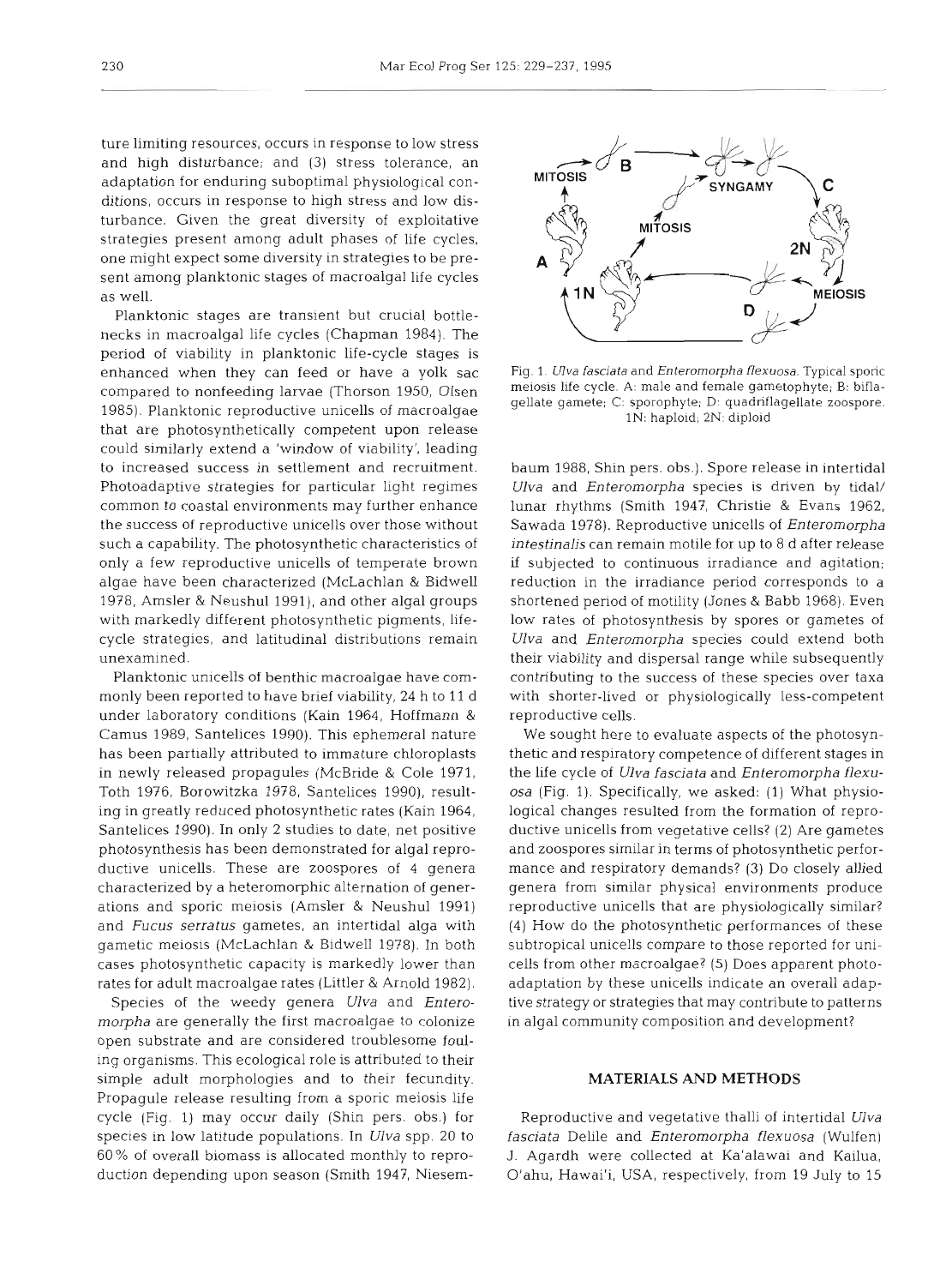October 1993. Individuals were washed free of macroscopic epiphytes and maintained separately in  $0.2 \mu m$ filtered seawater (FSW) at 25°C under a 16:8 h light: dark cycle (50 µmol quanta  $m^{-2}$  s<sup>-1</sup>, provided by fluorescent lamps).

**In vivo** absorption and 4th derivative spectra analyses. In *vivo* absorption spectra were obtained using a Shimadzu UV Vis-2101 spectrophotometer with a 150 mm Shimadzu integrating sphere attachment on algal tissues of dimensions  $1.3 \times 3.0$  cm. Spectra were obtained by placing a non-overlapping layer of vegetative or gamete-/zoospore-bearing tissue, which had gently been blotted dry, between 2 glass slides. The spectral scans (<60 s in duration) were acquired at room temperature and normalized at 750 nm. The spectrum sampling interval was set at 0.2 nm. The 4th derivative spectra were generated with the algorithms provided by the manufacturer's software PC revision 2.2 with a lambda of 16. By performing spectral analyses on intact tissues and not comparing intact tissues with dense reproductive unicell suspensions, differences in the 'package effect' between the reproductive and vegetative were minimized but not totally eliminated (because of differential compartmentalization between vegetative cells and the reproductive unicells resulting from meiotic or mitotic divisions). Typically, motile reproductive unicells were released within 0.5 h of spectral analysis, confirming the reproductive maturity of the tissues analyzed and the noninvasive nature of this approach.

Release and handling of motile cells for physiological measurements. Zoospores from adult sporophytes of *Ulva fasciata* or *Enterornorpha flexuosa* were released synchronously by rehydration of partially desiccated thalli within 6 h of field collection of the adult material. Care was taken to examine only motile gametes or zoospores from single individuals within 0.5 h of release. For postsettlement photosynthetic measurements, zoospores were induced to settle at room temperature onto  $2.0 \text{ cm}^2$  nytex mesh utilizing a low photon flux (25 µmol quanta  $m^{-2}$  s<sup>-1</sup>) white light, provided by a dissecting lamp, focused on the mesh. The nytex mesh was soaked in FSW for 24 h before zoospore settlement. Zoospores were allowed to settle onto the mesh for 3 h and then physiologically evaluated after a brief rinse to facilitate removal of nonattached zoospores. Three hours of settlement time on glass slides produced >99 % zoospore settlement with flagellar detachment.

Gamete formation in *Ulva fasciata* was similarly induced in fertile thalli by a 12 h partial submergence in 100 m1 FSW. Synchronous release of gametes was initiated by completely rehydrating thalli. Syngamy was minimized by maintaining and running trials on isolated individual thalli and their gametes.

Densities of gametes and zoospores were maintained between  $2.5 \times 10^6$  to  $3.0 \times 10^7$  cells ml<sup>-1</sup> for photosynthesis and respiration measurements. Shelf shading and reproductive unicell settlement were minimized by a high but nondamaging stirring speed in the electrode chamber. After photosynthetic trials, unicells were evaluated microscopically for visible cell damage (e.g. disruption). A 0.5 m1 aliquot of each cell suspension was preserved in 4.0% buffered formalin at the beginning of each trial for subsequent determination of cell density. During the period of this study we were unable to obtain sufficient numbers of *Enteromorpha flexuosa* gametes or settled zoospores for characterization.

Physiological measurements of adult thalli. Vegetative tissue disks (0.37 cm2) of *Ulva fasciata* thalli were sampled with a cork borer from apical regions just below the marginal reproductive tissue. Vegetative samples (0.25 cm2) from *Enterornorpha flexuosa* were obtained from the apical vegetative tissue located below the apical sporogenous zone. Preliminary microscopic evaluation was utilized to differentiate vegetative and reproductive tissues. Vegetative samples were attached to a modified chamber seal of the oxygen electrode (Smith & Berry 1986) by nytex mesh and maintained in FSW under 50  $\mu$ mol quanta m<sup>-2</sup> s<sup>-1</sup>. Other specifics of these measurements are discussed below.

Photosynthesis and respiration measurements. Net photosynthesis was measured as oxygen exchange using a water jacketed Clark-type oxygen electrode (Rank Brothers, Cambridge, UK). Temperature was maintained at  $25 \pm 1$ °C via a Neslab RTE-110 temperature controlled water bath. Illumination was provided by a Kodak Ektagraphic 111 E slide projector with a 300 W tungsten halogen lamp and photon flux was varied from 0 to 2500 µmol quanta  $m^{-2}$  s<sup>-1</sup> with neutral density filters. To minimize carbon limitation the FSW was augmented to 20 mM  $NaHCO<sub>3</sub><sup>-</sup>$  above ambient levels in vegetative and reproductive unicell trials. Chlorophyll (chl) concentrations were determined utilizing N,N-dimethylformamide extraction (Moran & Porath 1980) and a Hewlett Packard 5428 A Diode array spectrophotometer. Calculations were based on the equations of Inskeep & Bloom (1985).

Photosynthetic parameters of compensation irradiance  $(I_c)$ , quantum efficiency  $(\alpha)$  and maximum photosynthetic rate  $(P_{\sf max})$  were determined by linear regression of the linear light-limited and linear lightsaturated portions of the photosynthesis versus irradiance curves. Saturation irradiance  $(I_k)$  was estimated by the irradiance at the intersection of the abovementioned lines. Respiration was determined by averaging pre- and post-trial dark treatments.

Statistical analyses. The subsequent statistical analyses were carried out using Minitab version 8.2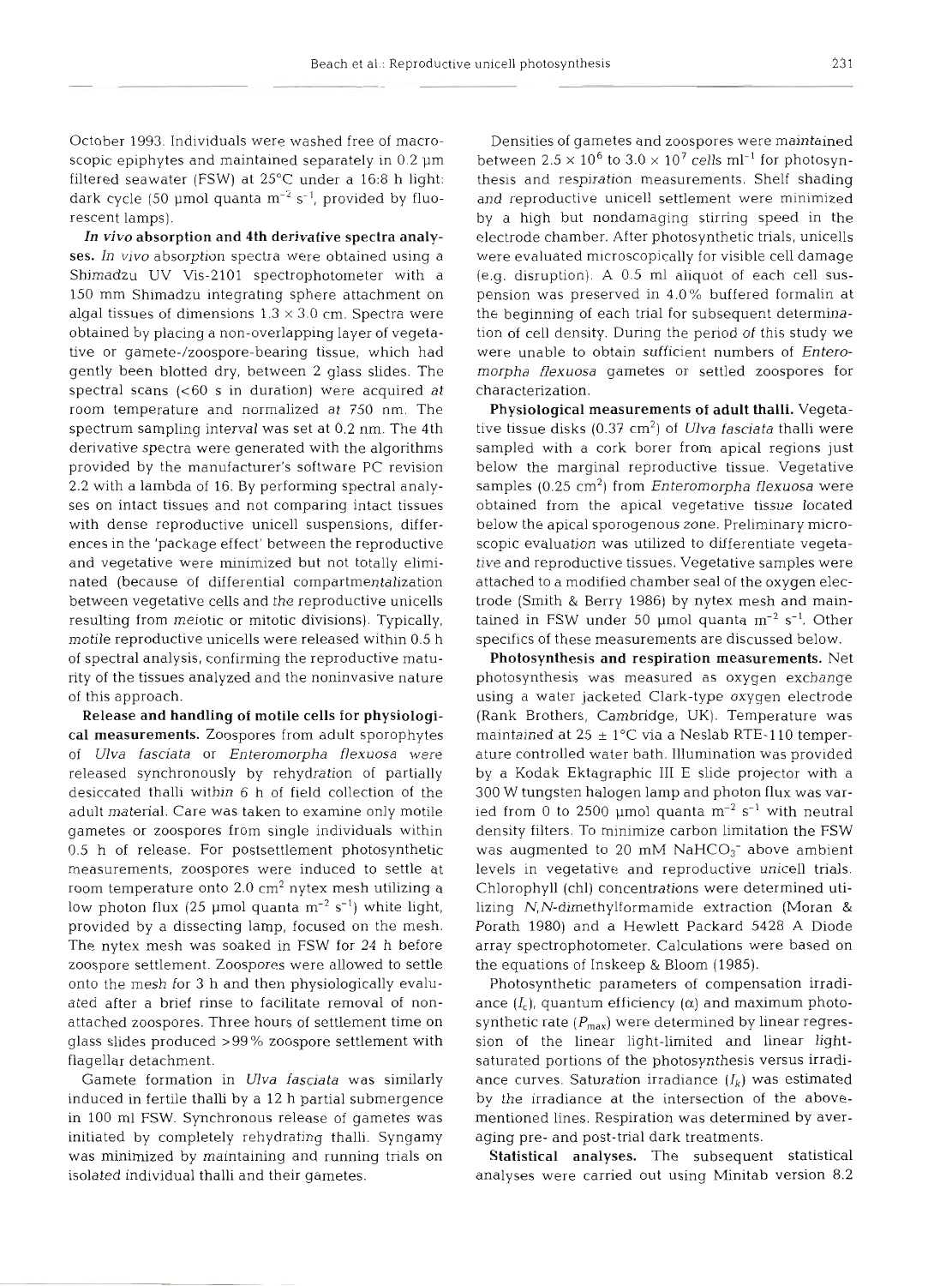(Minitab, Inc.). Normality was assessed with a test equivalent to Shapiro-Wilk test with an *a* of 0.05 (Minitab Reference Manual 1991). When normally distributed, comparisons of gametophyte to gametes, sporophyte to zoospores and sporophyte to settled zoospores were made with pairwise t-tests (Zar 1984). If normality was in question either a pairwise Wilcoxon test (when data were symmetrical) or a pairwise Sign test (when symmetry was in question) were used (Zar 1984).

#### **RESULTS**

#### **Gametophyte and gametes: physiological features**

When normalized to chl  $a+b$ , values for respiration,  $I_{c}$ ,  $I_{k}$ , the ratio of  $P_{\text{max}}$  (net) to respiration (P:R ratio) and chl a:b ratio for gametes of Ulva fasciata were significantly different to those of gametophytes (Table 1). Gametes of U. *fasciata* attained rates of  $P_{\text{max}}$  and  $\alpha$ similar to those of haploid thalli (Table 1).

#### **Sporophyte and zoospore physiological features**

Adult sporophytes of *Ulva fasciata* differed physio-<br>logically from corresponding zoospores in that chl  $a+b$ <br>specific  $I_c$ ,  $I_k$  and respiration rates were significantly<br>higher for zoospores than for parental tissues (Ta

Table 1 *Ulva fasciata*. Comparison of gametophyte and gamete P vs I curve parameter means [standard errors (SE) in parentheses]. Units: R,  $P_{\text{max}}$ :  $\mu$ mol O<sub>2</sub> mg<sup>-1</sup> chl a+b min<sup>-1</sup>; *I<sub>t</sub>*, *I<sub>k</sub>*:  $\mu$ mol quanta m<sup>-2</sup> s<sup>-1</sup>;  $\alpha$ :  $(\mu$ mol O<sub>2</sub> mg<sup>-1</sup> chl a+b min<sup>-1</sup>)/( $\mu$ mol quanta m<sup>-2</sup> s<sup>-1</sup>). Pairwise comparisons of P vs I parameters between life cycle stages are t-tests unless otherwise noted. nd: no difference, 'signifcant difference. n: number of samples

| Life cycle stage                                         | n  | R                     | $I_{\rm c}$            | $I_k$                   | $\alpha$                           | $P_{\text{max}}$ | $P:R$ ratio           | Chl $a:b$ ratio |
|----------------------------------------------------------|----|-----------------------|------------------------|-------------------------|------------------------------------|------------------|-----------------------|-----------------|
| Gametophyte                                              | 12 | 0.55<br>(0.10)        | 27.1<br>(3.1)          | 162.9<br>(12.5)         | $1.17 \times 10^{-2}$ <sup>a</sup> | 1.84<br>(0.22)   | 4.78<br>(0.92)        | 1.72<br>(0.06)  |
| Gamete                                                   | 12 | 1.16<br>(0.10)        | 99.5<br>(7.0)          | 288.3<br>(22.6)         | $9.8 \times 10^{-3}$ d             | 1.62<br>(0.22)   | 1.44<br>(0.16)        | 1.37<br>(0.06)  |
| Gametophyte vs<br>gamete pairwise mean                   | 12 | 0.61<br>(0.11)        | $-72.4$<br>(5.6)       | $-125.4$<br>(21.3)      | $1.8 \times 10^{-3}$ <sup>d</sup>  | 0.22<br>(0.23)   | 3.34<br>(0.89)        | 0.35<br>(0.04)  |
| p-value                                                  |    | $0.0002$ <sup>*</sup> | $<0.0000$ <sup>*</sup> | $< 0.0000$ <sup>*</sup> | $0.073$ nd <sup>b</sup>            | $0.37$ nd        | $0.0016$ <sup>*</sup> | < 0.0000        |
| <sup>a</sup> Median; <sup>b</sup> pairwise Wilcoxon test |    |                       |                        |                         |                                    |                  |                       |                 |

Table 2. Ulva fasciata. Comparison of sporophyte, zoospore and settled zoospore P vs I curve parameter means [standard errors (SE) in parentheses]. Units as in Table 1

| Life cycle stage                                     | $\mathbf n$ | $\boldsymbol{R}$     | $I_c$                 | $I_k$                | $\alpha$                                         | $P_{\text{max}}$      | $P:R$ ratio           | Chl <i>a</i> : <i>b</i> ratio |
|------------------------------------------------------|-------------|----------------------|-----------------------|----------------------|--------------------------------------------------|-----------------------|-----------------------|-------------------------------|
| Sporophyte                                           | 21          | 0.49<br>(0.08)       | 22.1<br>(3.2)         | 133.2<br>(9.5)       | $1.71 \times 10^{-2}$<br>$(2.07 \times 10^{-3})$ | 2.04<br>(0.22)        | 5.33<br>(0.60)        | 1.68<br>(0.03)                |
| Zoospore                                             | 13          | 0.80<br>(0.16)       | 61.5<br>(6.4)         | 172.6<br>(9.8)       | $1.14 \times 10^{-2}$<br>$(1.84 \times 10^{-3})$ | 1.18<br>(0.16)        | 1.58<br>(0.11)        | 1.30<br>(0.03)                |
| Settled zoospore                                     | 8           | 0.50<br>(0.04)       | 25.0<br>(1.7)         | 123.3<br>(11.5)      | $1.83 \times 10^{-2}$ <sup>a</sup>               | 1.83<br>(0.15)        | 3.83<br>(0.45)        | 1.34<br>(0.02)                |
| Sporophyte vs zoospore<br>pairwise mean              | 13          | 0.32<br>(0.15)       | $-34.3$<br>(6.9)      | $-26.9$<br>(11.4)    | $8.63 \times 10^{-3}$<br>$(4.02 \times 10^{-3})$ | 1.28<br>(0.35)        | 2.74<br>(0.57)        | 0.36<br>(0.05)                |
| p-value                                              |             | $0.028$ <sup>*</sup> | 0.0002                | $0.019$ <sup>*</sup> | 0.026                                            | $0.0018$ <sup>*</sup> | $0.0002$ <sup>*</sup> | < 0.0000                      |
| Sporophyte vs settled<br>zoospore pairwise mean      | 8           | 0.10<br>(0.03)       | $-11.4$<br>(5.6)      | $-8.7$<br>(25.3)     | $2.56 \times 10^{-3}$ <sup>d</sup>               | 0.13<br>(0.16)        | 3.14<br>(1.07)        | 0.36<br>(0.02)                |
| p-value                                              |             | $0.005$ <sup>*</sup> | $0.0010$ <sup>*</sup> | $0.37$ nd            | $0.035^{b}$                                      | $0.22$ nd             | $0.011$ <sup>*</sup>  | <0.0000                       |
| <sup>4</sup> Median; <sup>b</sup> pairwise Sign test |             |                      |                       |                      |                                                  |                       |                       |                               |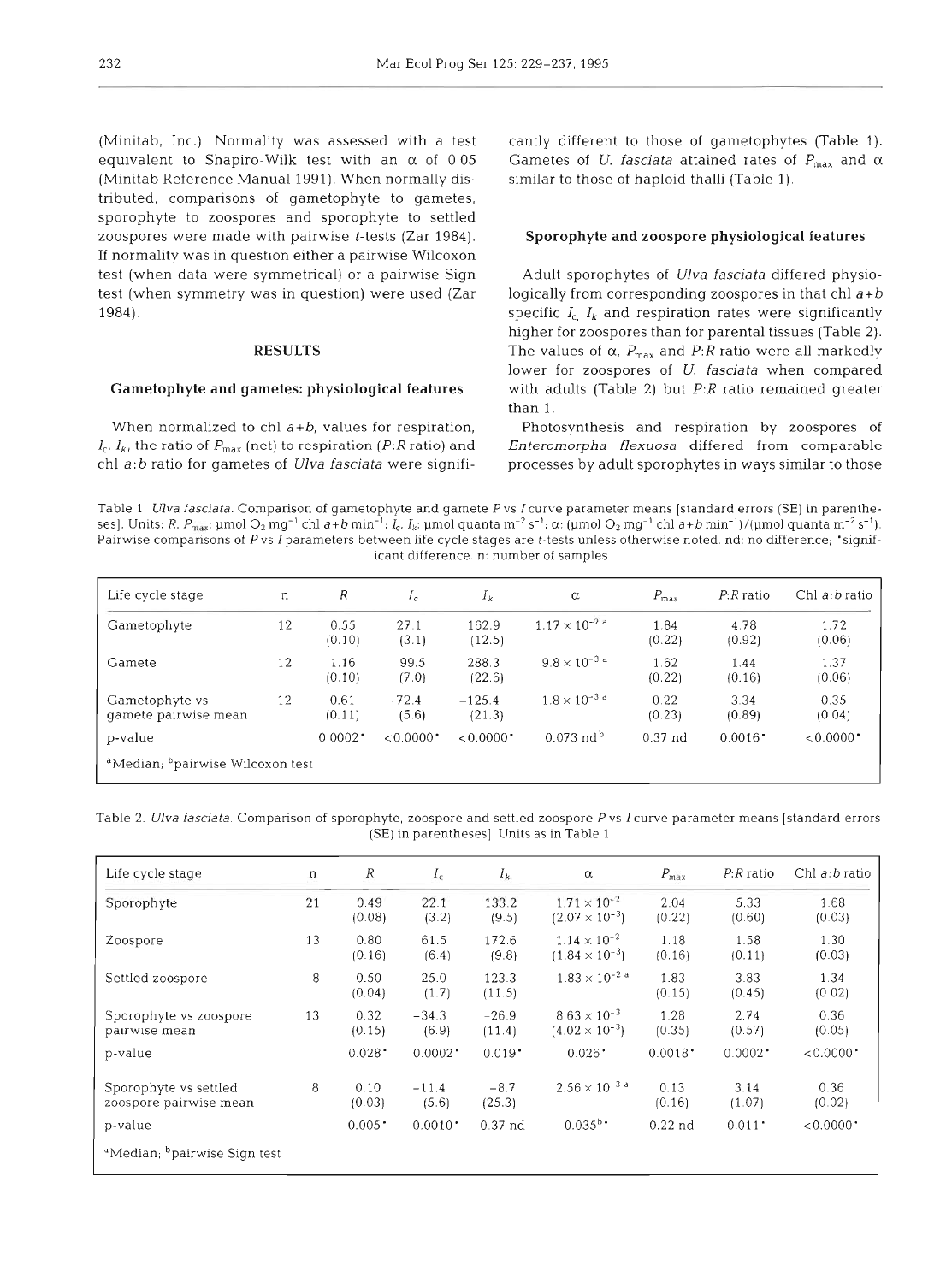| Life cycle stage                        | n | $\boldsymbol{R}$      | $I_{\rm C}$        | $I_k$                 | $\alpha$                                         | $P_{\text{max}}$ | $P:R$ ratio           | Chl $a:b$ ratio $\overline{a}$ |
|-----------------------------------------|---|-----------------------|--------------------|-----------------------|--------------------------------------------------|------------------|-----------------------|--------------------------------|
| Sporophyte                              | 5 | 0.44<br>(0.46)        | 32.8<br>(6.6)      | 195.6<br>(15.2)       | $1.28 \times 10^{-2}$<br>$(1.03 \times 10^{-3})$ | 2.00<br>(0.09)   | 4.70<br>(0.48)        | 1.60<br>(0.04)                 |
| Zoospore                                | 5 | 2.49<br>(3.56)        | 393.8<br>(78.9)    | 620.2<br>(75.3)       | $6.28 \times 10^{-4}$<br>$(7.32 \times 10^{-5})$ | 1.30<br>(0.27)   | 0.58<br>(0.17)        | 1.24<br>(0.06)                 |
| Sporophyte vs zoospore<br>pairwise mean | 5 | 2.05<br>(0.35)        | $-361.0$<br>(77.7) | $-424.6$<br>(86.1)    | $1.22 \times 10^{-2}$<br>$(1.03 \times 10^{-3})$ | 0.70<br>(0.35)   | 4.12<br>(0.60)        | 0.27<br>(0.04)                 |
| p-value                                 |   | $0.0021$ <sup>*</sup> | 0.0049             | $0.0039$ <sup>*</sup> | $0.0001$ <sup>*</sup>                            | $0.058$ nd       | $0.0011$ <sup>*</sup> | $0.001$ <sup>*</sup>           |

Table 3. Enteromorpha flexuosa. Comparison of sporophyte and zoospore P vs I curve parameter means [standard errors (SE) in parentheses]. Units as in Table 1

observed for *Ulva fasciata* (Table *3),* yet the magnitude of change in the transition from adult thallus to zoospores appeared to differ between U. *fasciata* and *E. flexuosa* (Tables 2 & 3). Respiration rates,  $I_c$  and  $I_k$ were **3-, 6-** and 3-fold higher respectively for zoospores of E. *flexuosa* when compared with zoospores of U. *fasciata.* The value of  $\alpha$  and P:R ratio were 21- and 3-fold lower, respectively, for zoospores of E. *flexuosa* when compared with zoospores of U. *fasciata.* The *P:R* ratio for zoospores of E. *flexuosa* was substantially less than 1 (0.58). The photophysiological responses of adult thalli of *E. flexuosa* were similar to U. *fasciata* adults (Tables *2* & 3).

### Sporophyte and recently settled zoospore: In **vivo** absorption features and **4th** derivative physiological features spectra analysis spectra analysis

Rates of respiration and values of *I<sub>c</sub>* for recently Both in vivo absorption and 4th derivative spectra of

(Table 2). The median value of  $\alpha$  for settled zoospores was significantly less

nounced differences in chl a:b ratios between stages, chl a+b was chosen tissue and reproductive unicells were reported on a chl *a+b* basis only. Similar differences were seen on a chl *a*  basis except for *a.* Because of the proas a more reliable measure on which to base photosynthetic parameters in this study. For ease of future comparisons,  $P_{\text{max}}$  rates normalized to chl a, fresh weight, dry weight, and surface

area are reported in Table 4. Because of high cell densities required for this type of physiological evaluation, self-shading in the oxygen electrode was a concern. No significant relationship was found linking cell density and the values of *I,* or Ik for *Ulva fasciata*  and *Enteromorpha flexuosa* (data not shown). These findings suggest that within the range of cell densities used in this study, no artifacts can be attributable to self-shading. Additionally, the most marked change observed for any tissues was the increase in respiration rates of unicells with concomitant increases in values for  $I_c$  and  $I_k$ . Respiration is clearly not influenced by self-shading.

settled zoospores of *Ulva fasciata* were significantly *Ulva fasciata* and *Enteromorpha flexuosa* were in close greater than those observed for corresponding adult agreement with data from U. *expansa* and *U. taeniata*  thalli (Table 2). The *P:R* ratio decreased significantly in (Smith & Alberte 1994). *In vivo* absorption spectra of the settled zoospore state compared to the vegetative sporophytes and gametophytes of U. *fasciata* exhibited state. The values of  $I_k$  and  $P_{max}$  for settled zoospores of consistent changes in pigmentation with reproductive *U. fasciata* were indistinguishable from adult thalli unicell formation (Fig. 2A, B). The relative magnitudes

than that of the adult thalli on a pair- Table 4. **Ulva** fasciata and Enteromorpha flexuosa. Mean maximum photosynwise basis (Table 2). thetic rates (SE in parentheses) of vegetative tissues normalized to chl a, fresh Comparisons between vegetative weight, dry weight, and surface area. n: number of samples; nd: not determined

|                        | $P_{\text{max}}^{\quad a}$ | $P_{\text{max}}$ | $P_{\text{max}}$ | $P_{\text{max}}^{\text{d}}$ |
|------------------------|----------------------------|------------------|------------------|-----------------------------|
| Ulva fasciata          | 3.41                       | 3.02             | 14.23            | 31.25                       |
| qametophyte $(n = 12)$ | (0.39)                     | (0.30)           | (1.41)           | (3.78)                      |
| Ulva fasciata          | 3.36                       | 4.10             | 19.34            | 19.50                       |
| sporophyte $(n = 21)$  | (0.39)                     | (0.34)           | (1.61)           | (1.33)                      |
| Enteromorpha flexuosa  | 2.81                       | 0.49             | 3.94             | nd                          |
| sporophyte $(n = 5)$   | (0.31)                     | (0.41)           | (0.36)           |                             |

<sup>d</sup>µmol  $O_2$  mg chl a min<sup>-1</sup>; <sup>b</sup>µmol  $O_2$  g<sup>-1</sup> fresh weight min<sup>-1</sup>;

 $\epsilon$ umol O<sub>2</sub> g<sup>-I</sup> dry weight min<sup>-1</sup>; <sup>d</sup>umol O<sub>2</sub> cm<sup>-2</sup> min<sup>-1</sup>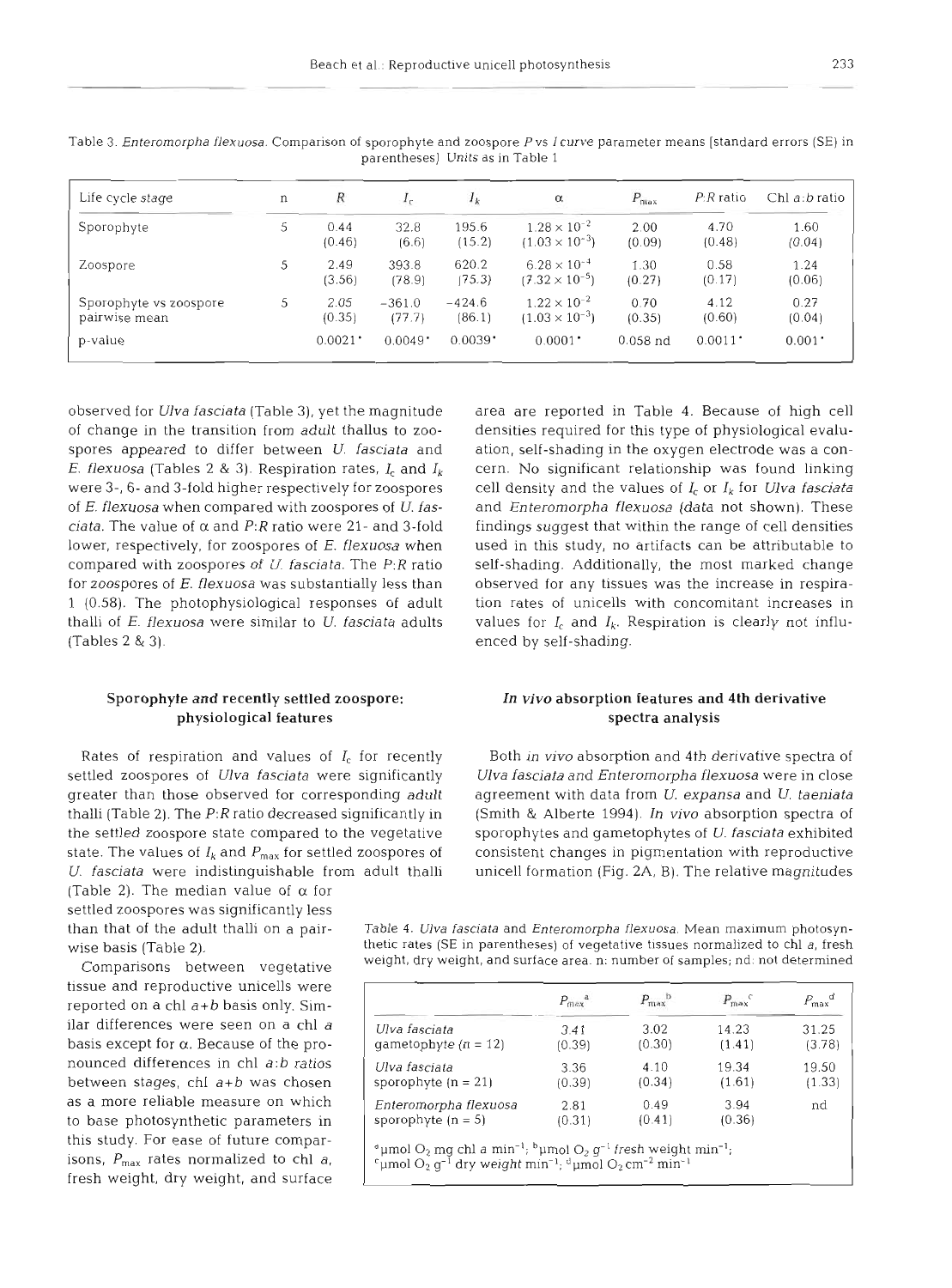of the red absorption peaks at 680 (chl *a)* and 650 (chl b) nm and Soret bands revealed the elevated chl b content of reproductive tissues compared to vegetative tissues (Fig. 2A, B) confirming the results of pigment extraction (Tables 1 & **2).** The 490 to 540 nm region of the spectra revealed an increase in absorption by both zoospore and gamete producing tissue compared with parental tissue.

Fourth derivative deconvolution of this spectral region demonstrated that the 490 nm peak of both gametophyte and sporophyte thalli of *Ulva fasciata,*  attributed to carotenoid absorption (Smith & Alberte 1994), had shifted **12** nm to longer wavelengths (Fig. **2A,** B) and may represent the presence of a novel pigment or an increase in the content of a carotenoid species in these reproductive tissues. Efforts to identify the specific changes in carotenoid pigment composition from vegetative to reproductive tissues in U. *fasci*ata are underway.



Flg. 2. *Ulva fasciata* and *Enteromorpha flexuosa.* Mean *In vivo* absorption and 4th derivative spectra *of* vegetative and reproductive tissues of (A) U. *fasciata* gametophyte (n = 51, (B) *U. fasciata* sporophyte (n = 8) and, (C) E. *flexuosa* sporophyte  $(n = 7)$ 

*In vivo* spectral features of vegetative sporophyte and zoospore producing thalli of *Enteromorpha flexuosa* were virtually identical. E. *flexuosa* had a consistent but less pronounced change than *Ulva fasciata*  in the relative magnitudes of the *in vivo* absorption peaks at 680 and 650 nm (Fig. **2C).** Pigment analyses confirmed that reproductive tissue had a lower chl *a:b*  ratio than vegetative tissue (Table 3). The 4th derivative spectra of vegetative and reproductive *E. flexuosa* were identical (Fig. 2C) and did not exhibit a change in the 490 nm spectral region as seen in *U. fascia fa* (Fig. 2A, *B).* 

#### **DISCUSSION**

Reproductive unicells of *Ulva fasciata* and *Enteromorpha flexuosa* demonstrated substantial rates of photosynthesis in contrast to that observed in kelp zoospores (Amsler & Neushul 1991). Gametes and zoospores showed elevated rates of respiration when compared with adult thalli, which might be attributable to increased metabolic demands of motility. Values of  $I_c$  and  $I_k$  increased in all cases, while  $P_{\text{max}}$ values were lower only for zoospores of *U. fasciata.*  Overall, we observed similar results for (1) in *vivo*  absorption spectra for gamete and zoospore producing thalli of U. fasciata, and (2) 4th derivative spectra of gamete producing and zoospore producing thalli of *U. fasciata.* Yet photosynthetic performance of *U. fasciata* gametes and zoospores differed in their physiological divergence from parental thalli. While vegetative gametophytes and sporophytes were similar in all their photosynthetic attributes, gametes of *U, fasciata*  demonstrated values for  $P_{\text{max}}$  and  $\alpha$  that were equal to those of vegetative gametophytes. Zoospores of *U. fasciata* did not reveal similar rates or efficiencies as in vegetative sporophytes. Thus, a remarkable degree of difference can be seen among motile cell types for this species.

Although the trends of photophysiological change with zoospore formation are similar for both species, there are marked differences even among cell types. The respiration rate and related values for  $I_c$  and  $I_k$ were all modified to a greater degree with zoospore formation in *Enteromorpha flexuosa* than in *Ulva fasciata.* These changes may be attributed solely to increased respiration rates but, for both species' zoospores, a was also markedly altered (200-fold decrease in *E. flexuosa*). A decrease in  $\alpha$  is usually interpreted as a decreased efficiency of the photosynthetic apparatus. This decrease may occur at the site of carbon fixation and/or with modification in the size and/or number of photosynthetic units in photosystem I and/or photosystem 11. The differ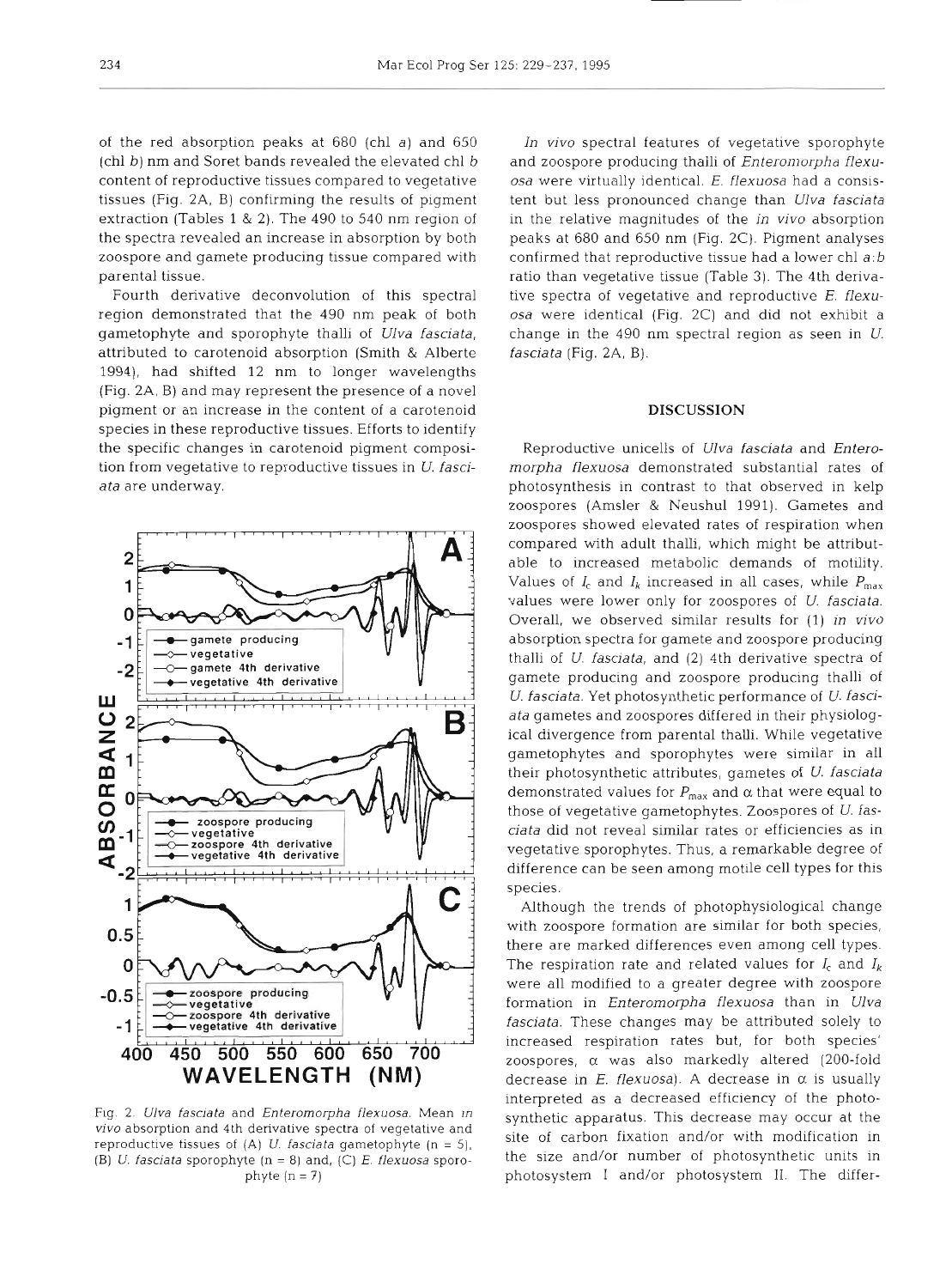ence in these photosynthetic parameters resulted in a marked difference in the daily net carbon balance between the zoospores of these species (calculated as in Matta & Chapman 1991). Zoospores of *U. fasciata*  have a net positive carbon balance [+6.6 µmol C fixed mg<sup>-1</sup> chl  $a+b$  d<sup>-1</sup> with an  $H_{\text{sat}}$  (hours at saturating irradiance) of 10 h] while zoospores of *E. flexuosa* were markedly negative (-1318 pm01 C fixed  $mg^{-1}$  chl  $a+b$  d<sup>-1</sup> with the same photoperiod).

The difference in the photosynthetic performance between zoospores of *Enteromorpha flexuosa* and *Ulva fasciata* may be attributable to the observed changes in the relative pigment composition of these 2 algae. Both species decreased their chl *a:b* ratio with zoospore formation but this change occurred to a lesser degree in *E. flexuosa. U. fasciata* appeared to have also produced an increased relative amount of carotenoids in zoospore producing portions of the sporophyte. These pigment changes may result in a broadening of the absorbed photosynthetically active radiation (PAR) into the blue-green region for *U. fasciata* zoospores and gametes. This is the light quality typical of coastal waters (Jerlov 1968).

Upon release several important hydrodynamic processes influence the distribution of reproductive unicells. Surface currents away from the sites of potential settlement and/or other compatible gametes can reduce the probability of settlement (Roughgarden et al. 1988). With the capability of satisfying metabolic and motility demands by efficient photosynthesis, the temporal window during which fusion and/or settlement may be accomplished could be extended. This possibility could increase the ecological range of a particular population and would increase potential for outcrossing among at least local populations. Downwelling currents would similarly alter zoospore and gamete distribution. Reproductive unicells that have the capacity to reach  $P_{\text{max}}$  values at lower irradiance levels (e.g. have a low  $I_c$ and  $I_k$  values) and have the capability to harvest the quality of light present in turbid coastal waters may

prosper in these conditions while those requiring higher irradiance levels to reach *I,* and *Ik* may not remain viable when transported away from near-surface waters. Overall, this relative-low light photoadaptation  $[I_k: 172 \text{ }\mu\text{mol} \text{ quanta m}^{-2} \text{ s}^{-1}$  *(Ulva fasciata)* vs 620  $\mu\text{mol}$ quanta m-2 S-' *(Enteromorpha flexuosa)]* would allow the reproductive unicells of U. *fasciata* to exploit light more successfully in their planktonic habitat compared to unicells of E. *flexuosa.* 

Within 3 h of settlement, the photophysiology of *Ulva fasclata* zoospores adjusted to a state closer to the vegetative adult thalli than that of free-swimming zoospores. Upon settlement respiration and *I,* were only slightly elevated above values of the parental thalli. At the same time, the values of  $P_{\text{max}}$  and  $I_k$  were indistinguishable from parental thalli. The value of **<sup>a</sup>** remained lower than  $\alpha$  of parental thalli but was greater than a observed for zoospores of U. *fasciata*  supporting the hypothesis that the shift seen between vegetative adults and zoospores was not solely caused by motility. With settlement, the metabolic demands of motility are lost but other metabolic process associated with attachment may contribute to the slightly elevated respiration levels. All of these changes took place without an immediate alteration of the chl *a:b*  ratio to levels associated with vegetative tissues.

Even with the limited number of species that have been examined in this manner, 4 kelp species (Amsler & Neushul 1991), 1 fucoid alga (McLachlan & Bidwell 1978), and 2 ulvalean species (this study), some comparisons can be made regarding photosynthetic and respiration rates by reproductive unicells in these 2 groups. [Direct comparisons to McLachlan & Bidwell (1978) are not possible because of the different techniques and scope of questions addressed by the different workers.]  $I_c$ ,  $I_k$ ,  $P_{\text{max}}$  (cell<sup>-1</sup> and chl  $a^{-1}$ ), chl  $a$  cell<sup>-1</sup>, and respiration are markedly lower for these select phaeophyte algae when compared to *Ulva fasciata* and *Enteromorpha flexuosa* (Table *5).* This disparity may reflect evolutionary differences. Additionally, the light

Table 5. Comparison of P vs I parameters for reproductive unicells of subtropical Ulvales and temperate Laminariales. 2.0 m1 sample volume assumed for photosynthesis and respiration determinations for kelps (C. Amsler pers. comm.). Ig chl a cell<sup>-1</sup> estimated from Fig. 2 (Amsler & Neushul 1991). Units:  $P_{\text{max}}^{\alpha}$ , R: fmol O<sub>2</sub> cell<sup>-1</sup> min<sup>-1</sup>;  $P_{\text{max}}^{\alpha}$ : µmol O<sub>2</sub> mg<sup>-1</sup> chl a min<sup>-1</sup>;  $I_c$ ,  $I_k$ : µmol quanta  $m^{-2}$  s<sup>-1</sup>

|                                   | $P_{\text{max}}^{\text{d}}$ | $P_{\text{max}}^{\text{D}}$ | R      |     |     | fg chl a cell <sup>-1</sup> | Source                  |
|-----------------------------------|-----------------------------|-----------------------------|--------|-----|-----|-----------------------------|-------------------------|
| Ulva fasciata gametes             | 0.58                        | 2.79                        | 0.59   | 100 | 288 | 300                         | This study              |
| Ulva fasciata zoospores           | 1.27                        | 2.09                        | 0.86   | 62  | 173 | 753                         | This study              |
| Enteromorpha flexuosa zoospores   | 0.63                        | 2.51                        | 0.98   | 394 | 620 | 243                         | This study              |
| Macrocystis pyrifera zoospores    | 0.0034                      | 0.098                       | 0.27   | 46  | 59  | 27                          | Amsler & Neushul (1991) |
| Nereocystis luetkeana zoospores   | 0.0057                      | 0.10                        | 0.0038 | 47  | 77  | 58                          | Amsler & Neushul (1991) |
| Laminaria farlowii zoospores      | 0.0047                      | 0.039                       | 0.0040 | 32  | 41  | 120                         | Amsler & Neushul (1991) |
| Pterygophora califonica zoospores | 0.012                       | 0.038                       | 0.0045 | 23  | 65  | 337                         | Amsler & Neushul (1991) |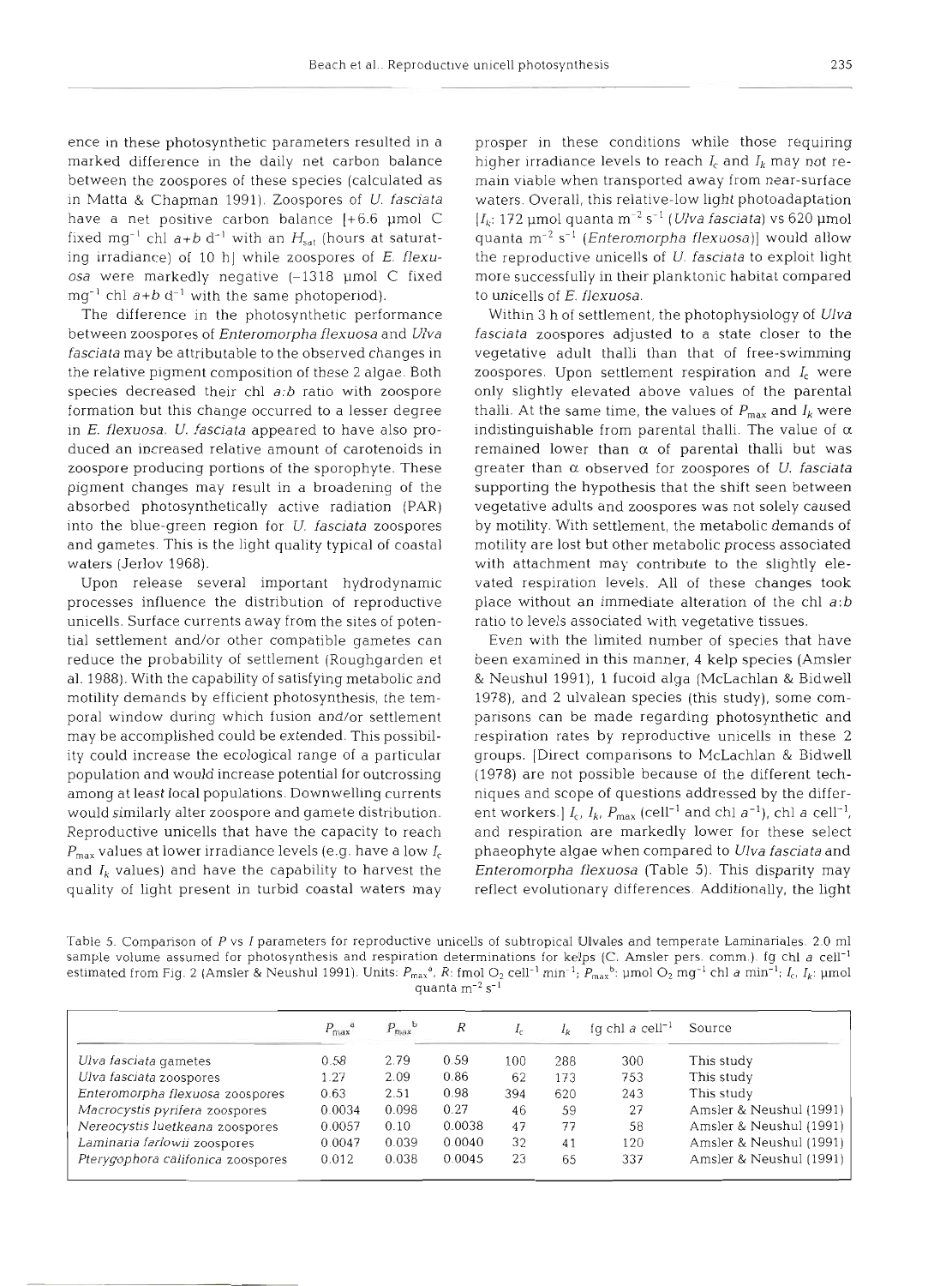environment seen by sporophylls of temperate lower intertidal to subtidal kelps (Reed & Foster 1984) is substantially different to that of the irradiance field for subtropical ulvalean algae. The above-mentioned photosynthetic differences are proposed to be a selective response by reproductive unicells, implemented at the level of photosynthetic features, for increased success in coastal ecological niches. Physiological studies in deeply shaded terrestrial habitats have suggested evolutionary mechanisms of conserving energy such as low respiratory rates may be important in maintaining a carbon balance (Grime 1979). The reproductive unicells of kelps and other late successional species may benefit from a low-light-tolerant strategy in that by being adapted to low light conditions, reproductive unicells may persist in the environment in which they are released and settle. Pioneer species can attribute part of their ecological success to a persistent pool of motile cells that can rapidly colonize cleared or new substrate (Doty 1967). A longer lived pool of motile cells that can contribute to their own metabolic demands insures this success. This ulvalean strategy exploits light to enhance the success of weedy benthic algae as pioneer species.

Contrary to prior generalizations, some reproductive unicells can rapidly attain photosynthetic rates equal to those observed in adult thalli. The selective advantage of photosynthetic capacity and photoadaptation in algal reproductive unicells for colonization, adult zonation and individual competitive ability remain largely unexplored. These are however, important steps in establishment of an algal community that may be markedly influenced by the photosynthetic potential exhibited by these important early settlers. The photosynthetic potential differences observed between different free-swimming stages of *Ulva fasciata* and *Enteromorpha flexuosa* suggest that evolutionarily and ecologically allied species can have markedly different photoadaptive strategies. The photophysiological differences observed between reproductive unicells of opportunistic ulvalean algae and kelps characteristic of late successional communities are proposed to be representative of exploitative and stress tolerant exploitation strategies respectively. These strategies may be seen in planktonic unicells of many benthic algae with similar macroalgal niches and adult exploitation strategies.

Acknowledgements. We are very grateful to R. S. Alberte for his beneficial discussion and suggestions. The authors thank the anonymous reviewers as well as L. Hodgson and B. Santelices whose comments greatly improved the manuscript. The authors also gratefully recognize the support of the Office of Naval Research whose assistance made this research possible, ONR grants # N00014-92-5-1700 and N00014-92-5-1852 to C.M.S.

#### LITERATURE CITED

- Amsler CD, Neushul M (1991) Photosynthetic physiology and chemical composition of spores of the kelps, Macrocystis pyrifera, Nereocystis luetkeana, Laminaria farlowii, and Pterygophora californica (Phaeophyceae). J Phycol 27:26-34
- Borowitzka M (1978) Plastid development and floridean starch grain formation during carposporogenesis in the coralline red alga Lithothrix aspergillium Gray. Protoplasma 95:217-228
- Chapman ARO (1984) Reproduction, recruitment and mortality in two species of Laminaria on southwest Nova Scotia. J exp mar Biol Ecol 78:99-l09
- Christie AO, Evans LV (1962) Periodicity in the liberation of gametes and zoospores of Enteromorpha intestinalis Link. Nature 193:193-194
- Doty MS (1967) Pioneer intertidal population and related vertical distribution of manne algae in Hawai'i. Blumea 15:95-105
- Grace JB (1990) On the relationship between plant traits and competitive ability. In: Grace JB, Tilman D (eds) Perspectives on plant competition. Academic Press, Inc, San Diego, p 51-65
- Grime JP (1979) Plant strategies and vegetation processes Wiley, London
- Hoffmann AJ, Camus P (1989) Sinking rates and viability of spores from benthic algae in central Chile. J exp mar Biol Ecol 126:281-291
- Inskeep WP, Bloom PR (1985) Extinction coefficients of chlorophyll a and b in N, N-dimethylformamide and  $80\%$ acetone. Plant Physiol 77:483-485
- Jerlov NG (1968) Optical oceanography. Elsevier, Amsterdam
- Jones WE, Babb MS (1968) The motile period of swarmers of Enteromorpha intestinalis (L.) Link. Br phycol Bull 3: 525-528
- Kain JM (1964) Aspects of the biology of Laminaria hyperborea. J mar biol Ass UK 41:415-433
- Kain JM, Norton TA (1990) Marine ecology. In: Cole KM, Sheath RG (eds) Biology of the red algae. Cambridge University Press. Cambridge, p 377-422
- Littler MM, Arnold KE (1982) Primary productivity of marine macroalgal functional-form groups from southwestern North America. J Phycol 18:307-311
- Littler MM, Littler DS (1984) Relationships between macroalgal functional form groups and substrata stability in a subtropical rocky intertidal system. J exp mar Biol Ecol74: 13-34
- Matta JL, Chapman DJ (1991) Photosynthetic responses and daily carbon balance of Colpomenia peregrina: seasonal variations and differences between intertidal and subtidal populations. Mar Biol 108:303-313
- McBride DL, Cole K (1971) Electron microscope observations on the differentiation and release of monospores in the marine red alga Smithora naiadum. Phycologia 10:49-61
- McLachlan J, Bldwell RGS (1978) Photosynthesis of eggs, sperms, zygotes, and embryos of Fucus serratus. Can J Bot 56:371-373
- Minitab Reference Manual (1991) Minitab Inc, PA, p 4-8
- Moran R, Porath D (1980) Chlorophyll determination in intact tissues using  $N$ ,  $N$ -dimethylformamide. Pl Physiol 65: 478-479
- Niesembaum RA (1988) The ecology of sporulation by the macroalga Ulva lactuca L. (Chlorophyceae). Aquat Bot 32: 155-166
- Olsen RR (1985) The consequences of short-distance larval dispersal in a sessile marine invertebrate Ecology 66: 30-39